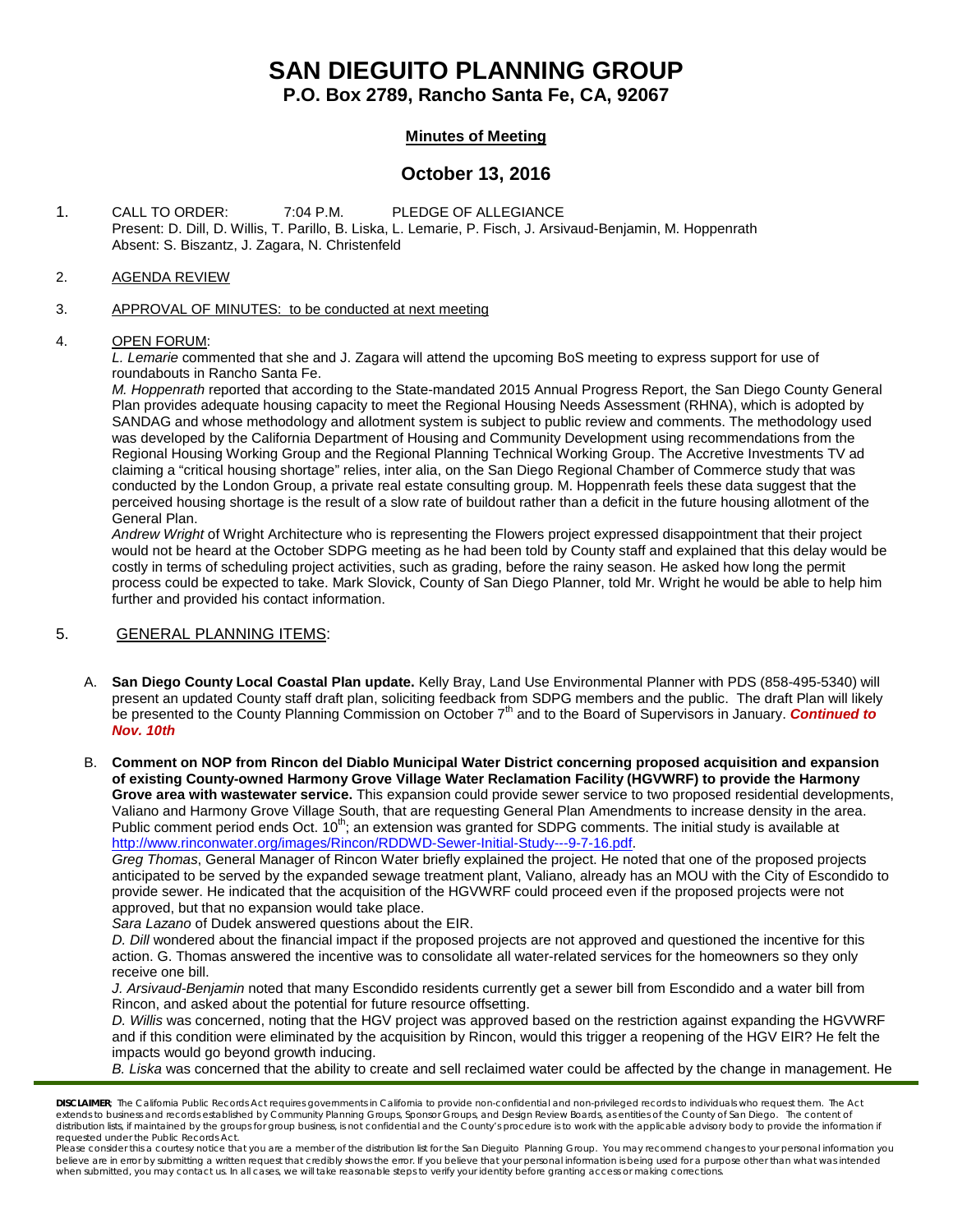stressed the benefits of an efficient system, such as that related to consolidation proposed by Rincon

*M. Hoppenrath* was concerned that the Rincon acquisition would nullify the HG community plan.

*J. Arsivaud-Benjamin* noted that the ready availability of sewer can encourage homeowners to subdivide their current large lots and thereby erode the rural community character.

*Marion Dodson*, Village Merchants Association, was concerned about the effect of sewage treatment facilities on nearby Escondido Creek and downstream waters. G. Thomas responded that in line with the SD RWQCB basin plan, sewer actually helps improve groundwater quality, as it limits contaminants from failing septic systems.

*Eric Anderson*, representing the Elfin Forest Harmony Grove Town Council and co-chair of the Rincon committee, stated concerns over preservation of the community character.

Jon Dummer, local resident, stated the community needs the County to help keep their properties rural. He said high density works in Escondido and for developers and service providers like Rincon but that County residents expect the County staff to protect the GP and preserve their community character.

*J. Arsivaud-Benjamin* wondered what would be the motivation for the residents to give up the protections currently afforded by the HGV SPA and HG CP. D. Dill agreed, stating that the restriction on sewer availability was a critical part of the original HGV plan. The group reviewed the draft NOP comments and made revisions/additions.

**Motion:** By D. Dill, **second** by L. Lemarie, to submit NOP comments as discussed.<br> **Vote:** aves = 8 nos = 0 abstain = 0

| te: | aves = $8$ | $nos = 0$ | abstain $= 0$ | absent/vacant = $7$ |
|-----|------------|-----------|---------------|---------------------|
|     |            |           |               |                     |

- C. **Citizens for a Better San Diego [\(http://repairsandiego.com/\)](http://repairsandiego.com/), an advocacy group for the SANDAG half-cent sales tax measure for this November Ballot will make a brief presentation in favor of this initiative with Q&A session**. Presenter: Joseph Masso, Outreach and Communications Manager, Citizens for a Better San Diego, [\(619\)345-3700, ext. 201.](tel:%28619%29345-3700%2C%20ext.%20201) No presenters attended; item was not discussed.
- D. **Comments on Rancho Santa Fe Village Parking Plan.** Presentation by Russ Hunt on behalf of Tom Farrar of the Rancho Santa Fe Association regarding the angled parking plan proposed for the Village. This is a continuation of the discussion presented at the September 8<sup>th</sup> SDPG meeting.

The newest plan removed the request to make Avenida de Acacias a one-way street as per T. Parillo's recommendation. It also calls for additional time-limited parking and results in a total of 22 extra parking spaces.

*Marion Dodson* of the Village Merchant's Association commented that many commercial units were grandfathered in with no dedicated parking and so there is a need for more parking: one type for all-day parkers such as shop owners, and one type for short-term customer parking, which would be addressed by green-painted curbing designating 2-hour parking zones during week days from 10 am to 4 pm.

*L. Lemarie* was concerned about increasing traffic at the nearby 5-way intersection if El Tordo became one-way. *D. Willis* advised them to include ADA parking for the handicapped and Russ Hunt said that would be addressed as the plan progressed. He noted the timeline is to present the plan to TAC then the BoS in mid-December with a second reading in January, after which the painting could begin.

**Motion:** By T. Parillo, **second** by J. Arsivaud-Benjamin, to approve project as presented in Exhibit 3, Existing and Proposed Transportation & Parking Conditions Rancho Santa Fe Village Parking, dated 10/10/16.<br>Vote: ayes = 8 nos = 0 abstain = 0 absent/  $\alpha$ yes = 8  $\alpha$  nos = 0  $\alpha$  abstain = 0  $\alpha$  absent/vacant = 7

E. **Speed Limit Posting and Parking Prohibition on Rancho Valencia Road.** SDPG to submit comments on DPW plan to reduce excessive speeding and motorists parking on both sides of Rancho Valencia Rd, near the end of County Maintained limit, impeding the movement of motorists in the through lanes. Plan includes establishing a 35 MPH posted speed limit as well as establishing parking prohibitions on two segments and removing one existing parking prohibition. DPW Engineer: Mandana Beheshti, [858-694-3877.](tel:858-694-3877)

*B. Liska* reported he was a Del Rayo Downs resident and had obtained input from other homeowners along Rancho Valencia Road and from Charles Covello, President of the Del Rayo Village Owners. All were supportive of the new 35 MPH speed limit, revised parking prohibitions and removal of certain parking prohibitions, as recommended by the County Traffic Engineer on the October 4th, 2016 notice.

| <b>Motion:</b> By B. Liska, <b>second</b> by T. Parillo, to approve project as presented. |           |               |                     |  |  |  |
|-------------------------------------------------------------------------------------------|-----------|---------------|---------------------|--|--|--|
| <b>Vote:</b> $aves = 8$                                                                   | $nos = 0$ | abstain $= 0$ | absent/vacant = $7$ |  |  |  |

#### 6. MAJOR PROJECTS AND LAND USE ITEMS:

A. **PDS2015-SP-15-002, Harmony Grove Village South.** Representatives of the County PDS, Chris Brown, Alchemy Consulting Group, Camille Passon, Senior Planner, Project Design Consultants presented the latest information on the HGVS residential project on behalf of the Kovach Group. This project requires a General Plan Amendment to increase density from approximately 174 units to 453 residences including 229 multifamily units. The applicant recorded the session.

PDS planners *Mark Slovick* and *Michael Johnson* explained that the applicant had made minor changes to the tentative map, such as moving some surface detention basins underground and thus allowing some lot sizes at the perimeter to be enlarged, and changing parks from private to public. The County will provide a list of changes for

*DISCLAIMER; The California Public Records Act requires governments in California to provide non-confidential and non-privileged records to individuals who request them. The Act*  extends to business and records established by Community Planning Groups, Sponsor Groups, and Design Review Boards, as entities of the County of San Diego. The content of distribution lists, if maintained by the groups for group business, is not confidential and the County's procedure is to work with the applicable advisory body to provide the information if *requested under the Public Records Act.*

Please consider this a courtesy notice that you are a member of the distribution list for the San Dieguito Planning Group. You may recommend changes to your personal information you believe are in error by submitting a written request that credibly shows the error. If you believe that your personal information is being used for a purpose other than what was intended<br>when submitted, you may contact us.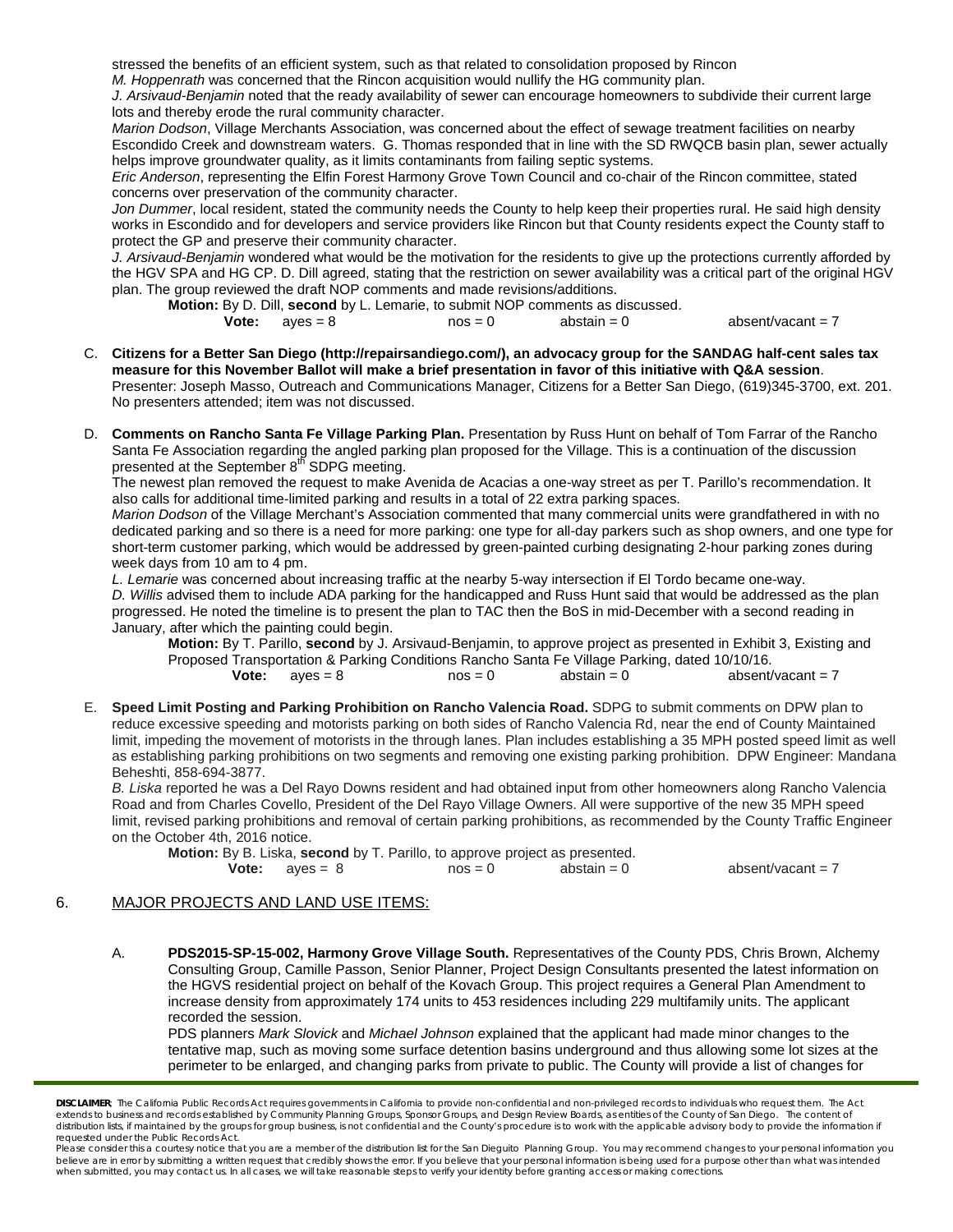review by the SDPG.

A group discussion ensued; the amount of grading has not been changed. The multifamily units are condos. The County is processing this application by assuming the project represents a Village expansion subject to LU 1.4. *J. Arsivaud-Benjamin* asked what would be required to demonstrate a need for a GPA, and *M. Slovick* said that was up to the discretion of the BoS.

*M. Hoppenrath* explained the history of HGV, highlighting that it was brought to the attention of the residents by the County (no developer was involved) who hosted three "Visioning Workshops" to engage the local community in planning HGV. This development model assured the surrounding rural residential area would be downsized and thus community character would be preserved.

*J. Arsivaud-Benjamin* added that a subsequent last minute upzone of the future HGVS area that was strongly opposed by the community occurred during consideration of 'referral map' during the General Plan Update process. *M. Hoppenrath* asked about fire danger associated with lack of secondary exit, mentioning personal experience with 4 emergency evacuations due to fire, and was told this was still being assessed.

*D. Dill* recommended that SC1375, a county road removed some years ago from the County circulation map because of low density as shown in the GP, should have to be added back to create a secondary exit if this project were to be approved, especially considering the large numbers of new residents and the surrounding urban/wildland interface provided by the Elfin Forest Reserve and the Del Dios Highlands Park.

*D. Dill* also mentioned that the project represented a considerable increase in density compared to the current GP yet did not propose any new schools; location far from the large employment centers, supermarkets/shopping areas and other services will significantly increase local traffic.

There was a brief discussion of the possible reasons for the very slow sales of the nearby HGV project (overpriced, high sewer, and Mello Roos fees, lower-ranking Escondido schools, issues with product rollout).

*B. Liska* wondered why there were no multifamily units in HGV, *D. Dill* noted the many changes in ownership (NUWI to Standard Pacific to Cal Atlantic) had changed the original product proposed by NUWI.

*J. Arsivaud-Benjamin* noted that a NUWI representative had mentioned the decision to build the infrastructure up front caused large capital costs which increased the Mello Roos, amortized over less homes than forecast due to slow housing sales.

*D. Dill* mentioned the area is known for large granite deposits, which caused the grading budget to balloon according to the former site supervisor.

*Eric Anderson*, representing the Elfin Forest Harmony Grove Town Council, stated the community continues to object to the project design, noting the footprint and number of units is the same in the new tentative map. He listed concerns over fire safety, ingress/egress, noncompliance with the Village concept (noting that HGV is a complete village that does not need extensions).

*Jon Dummer*, an adjacent resident to HGVS, grew up in the area and has built his home here, when the 100 acres of the future HGVS site was zoned for only 8 homes. He has watched with great disappointment and alarm as the HGVS project proposed 450 homes in the same acreage. He stated that the current HGVS grading plan called for a 100 ft, very steep embankment to begin at his property line and believes this will greatly reduce the value of his home and even reduce the amount of natural light reaching his home and landscaping. He called upon the County planners present to remember the Village model that they presented to the community and admonished them to "take care of the little guy."

- B. **PDS2016-STP-16-014, APN 267-210-02-00. Luukkonen Residence Site Plan Major Use Permit**. 2 story single family residence with 4-car garage. Establish setbacks for Lot #296, The Crosby Estates, Top 'O' Morning Way, Owner: Mattias and Lena Luukkonen, [858-432-1374;](tel:858-432-1374) Applicant's Representative: Scott Grunst[,858-756-3553;](tel:858-756-3553) PDS Planner: Gregory Mattson, [858-694-2249;](tel:858-694-2249) SDPG Member: Joe Zagara, [858-756-4211.](tel:858-756-4211) *Continued to Nov. 10th*
- C. **PDS2016-TPM-21243, APN 265-260-20-00**. **Tentative parcel map proposal to split existing 9.32 acre lot into 2 lots.** Existing property contains ~13,000 sf main house and ~2,100 sf guest house. Application would provide a 2.86 acre lot with grading and utilities to create buildable pad near existing guest house. 18181 Via Roswitha, Rancho Santa Fe. Owner: Thomas Powell; Applicant's representative: Matt De Vincenzo, 858-597-2001; PDS Planner: Don Kraft, 858-694-3856; SDPG member: Tim Parillo, [415-238-6961.](tel:415-238-6961)

*T. Parillo* reports that the project is mostly compliant with zoning although there may be some cultural resources on site. The neighbors have concerns about an increase in storm water runoff due to replacement of current permeable gravel driveway with a concrete driveway. The SDPG wishes to recognize the letter from Kevin Sullivan Esq. (Schwartz Hyde & Sullivan, LLP; dated 8/8/16) which appears to voice legitimate concerns and inconsistencies in grading plans. This project is expected to return to the SDPG.

D. **PDS2016-MUP-16-016, APN 267-161-05.** Application for major use permit to install 12 panel antennas, 9 RRUs and 5 Raycaps within a new 41' tall monoeucalyptus at 17576 Via Del Bravo, Rancho Santa Fe, to allow T-Mobile to relocate their antennas from a monopalm. Owner Crown Castle – Laura Whitten; Applicant Verizon Wireless, contact Jill Cleveland, Plancom Inc, 760-716-4833; PDS Planner: Morgan Norville[, Morgan.Norville@sdcounty.ca.gov,](mailto:Morgan.Norville@sdcounty.ca.gov) 858- 495-5329; SDPG member: Don Willis, 858-922-4227. *Continued to Nov. 10th*

*DISCLAIMER; The California Public Records Act requires governments in California to provide non-confidential and non-privileged records to individuals who request them. The Act*  extends to business and records established by Community Planning Groups, Sponsor Groups, and Design Review Boards, as entities of the County of San Diego. The content of *distribution lists, if maintained by the groups for group business, is not confidential and the County's procedure is to work with the applicable advisory body to provide the information if requested under the Public Records Act.*

Please consider this a courtesy notice that you are a member of the distribution list for the San Dieguito Planning Group. You may recommend changes to your personal information you believe are in error by submitting a written request that credibly shows the error. If you believe that your personal information is being used for a purpose other than what was intended<br>when submitted, you may contact us.